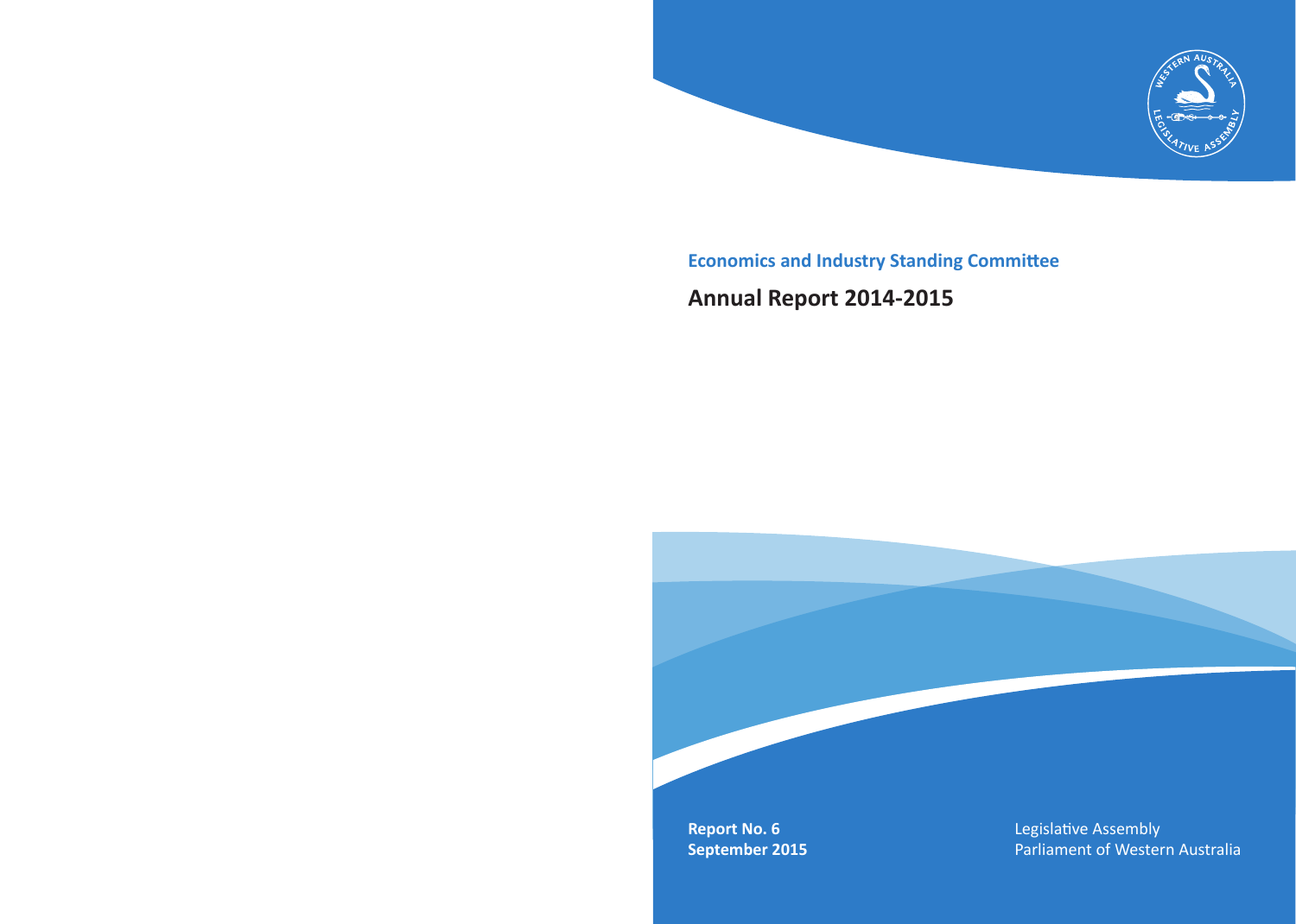### Committee Members

| Chair          | Mr I.C. Blayney, MLA<br><b>Member for Geraldton</b>                                                                                                                                                                            |
|----------------|--------------------------------------------------------------------------------------------------------------------------------------------------------------------------------------------------------------------------------|
| Deputy Chair   | Hon F.M. Logan, MLA<br>Member for Cockburn                                                                                                                                                                                     |
| <b>Members</b> | Mr R.S. Love, MLA<br>Member for Moore<br>(to 14 May 2015)<br>Mr J. Norberger, MLA<br>Member for Joondalup<br>Mr P.C. Tinley, AM, MLA<br>Member for Willagee<br>Hon T.K. Waldron, MLA<br>Member for Wagin<br>(from 14 May 2015) |

### Committee Staff

| Principal Research Officer | Dr Loraine Abernethie, PhD             |
|----------------------------|----------------------------------------|
| Research Officer           | Mr Michael Burton, BEc, BA (Hons)      |
| Legislative Assembly       | Tel: (08) 9222 7494                    |
| <b>Parliament House</b>    | Fax: (08) 9222 7804                    |
| Harvest Terrace            | Email: laeisc@parliament.wa.gov.au     |
| PERTH WA 6000              | Website: www.parliament.wa.gov.au/eisc |

**Published by the Parliament of Western Australia, Perth. September 2015.** ISBN: 978-1-925116-47-2

(Series: Western Australia. Parliament. Legislative Assembly. Committees. Economics and Industry Standing Committee. Report 6)

328.365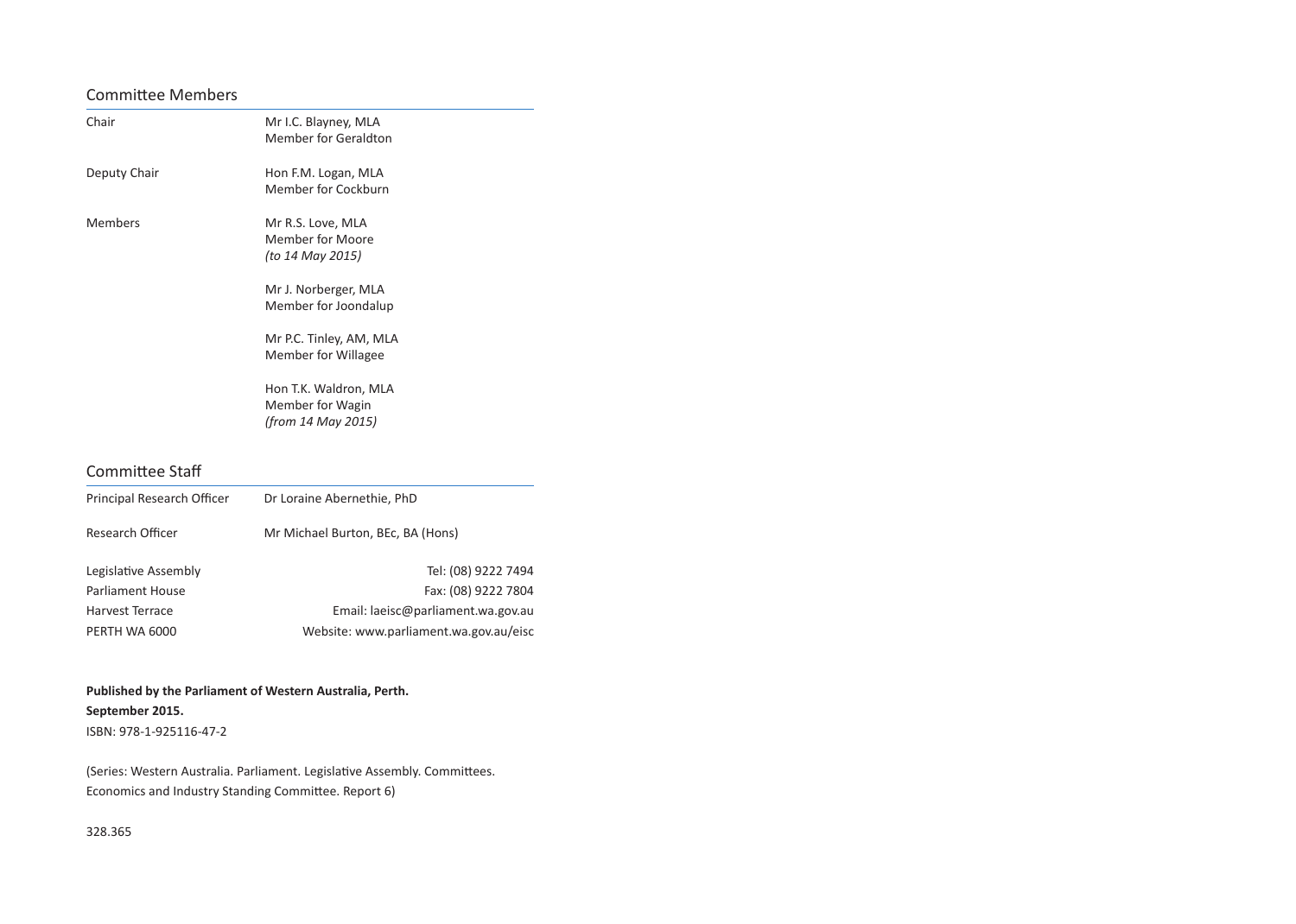# **Economics and Industry Standing Committee**

# Annual Report 2014–2015

Report No. 6

Presented by

**Mr I.C. Blayney, MLA**

Laid on the Table of the Legislative Assembly on 24 September 2015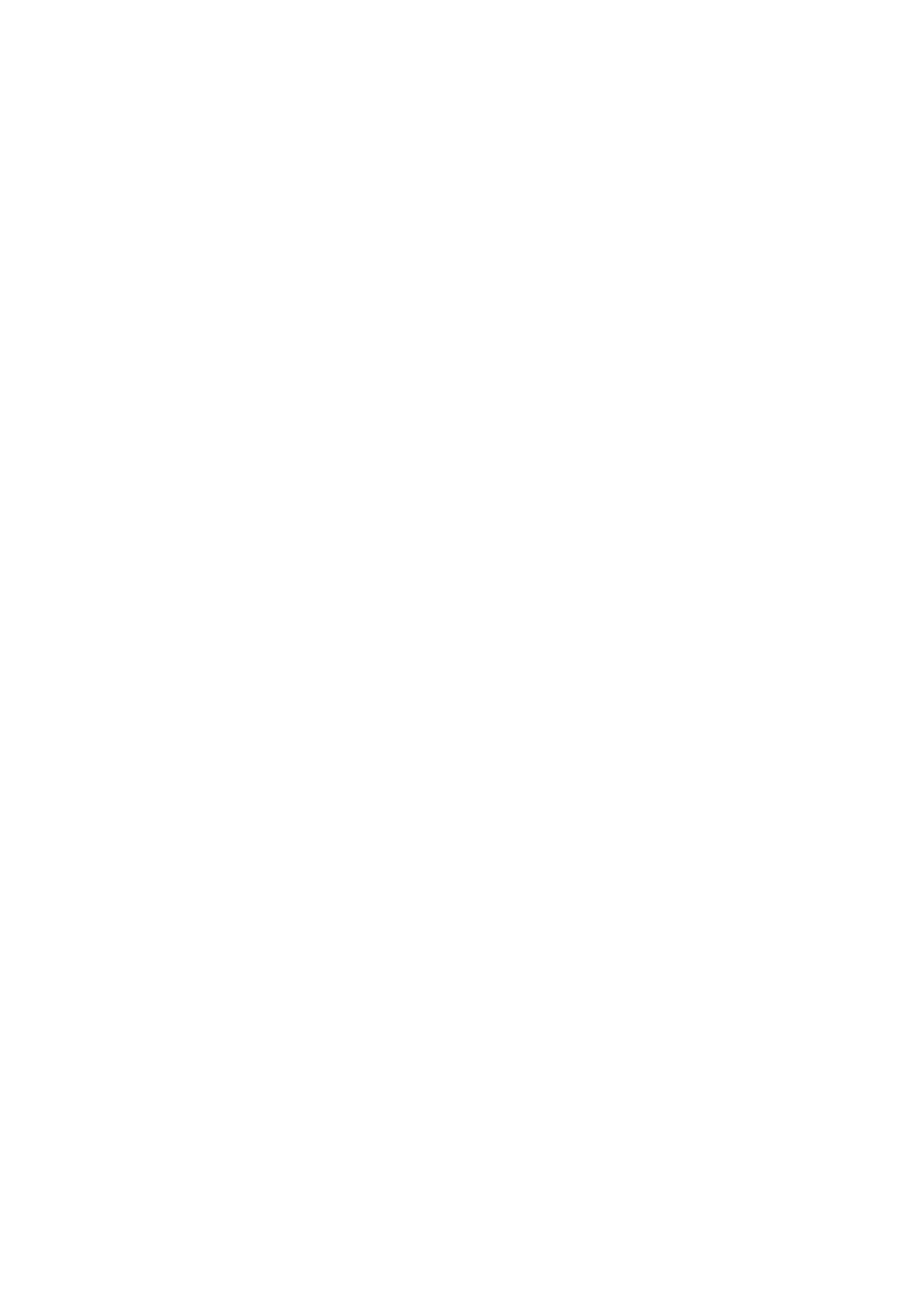# **Chair's Foreword**

s Chairman of the Economics and Industry Standing Committee (the Committee) of the 39<sup>th</sup> Parliament, I am pleased to present its third Annual Report. A

During the 2014–2015 reporting period, the Committee continued its work on the opportunities that might arise from the development of FLNG facilities off the Western Australian coast. In October 2014, the Committee tabled its report on the management of Western Australia's freight rail network. This report outlines the Committee's concerns in relation to the Public Transport Authority's (PTA's) management of the 49 year lease of the freight rail network, particularly its 'light touch' approach to overseeing the lessee's adherence to the provisions of the lease and subsequent variations and agreements. The Committee was also concerned about the 'care and maintenance' performance standard for Tier 3 lines, PTA's approach to performance standards and its management of stakeholder concerns. The report also outlined the concerns people have in relation to the impact of increased road transport of grain, a major issue for local governments responsible for road maintenance. Overall, the report found that the state had lost control of a major strategic asset, the regulatory regime is largely ineffective in ensuring state development, the return condition of the network is uncertain, and considerable anxiety and mistrust has been generated in the community as a result of the lack of transparency in relation to lease provisions and management.

The Committee also undertook an Inquiry into safety-related matters concerning FLNG facilities that will be operating off the state's coast. This Inquiry clearly demonstrated that the onus is on operators of oil and gas facilities, including FLNG facilities, to ensure that risks have been reduced to as low as reasonably practicable, and that safety cases and environment plans have been submitted to the National Offshore Petroleum Safety and Environmental Authority (NOPSEMA) for acceptance. No offshore petroleum facility, including an FLNG facility, can operate without a NOPSEMA‐accepted safety case and environment plan. This, in turn, makes NOPSEMA's role crucial to the safe development of Australia's offshore petroleum resources, something that was emphasised in the Committee's report.

In May 2015, the Committee considered the material it has gathered in relation to its ongoing work on the economic opportunities for Western Australia that might arise from FLNG developments off our coast. The Committee decided to broaden the scope of this work and to develop a discrete inquiry into how technological and service innovation can be encouraged to expand and diversify the state's economy. Rather than limiting the scope of this inquiry to the resources sector, the Committee has decided to focus on the agriculture and food, the mining and energy, and the advanced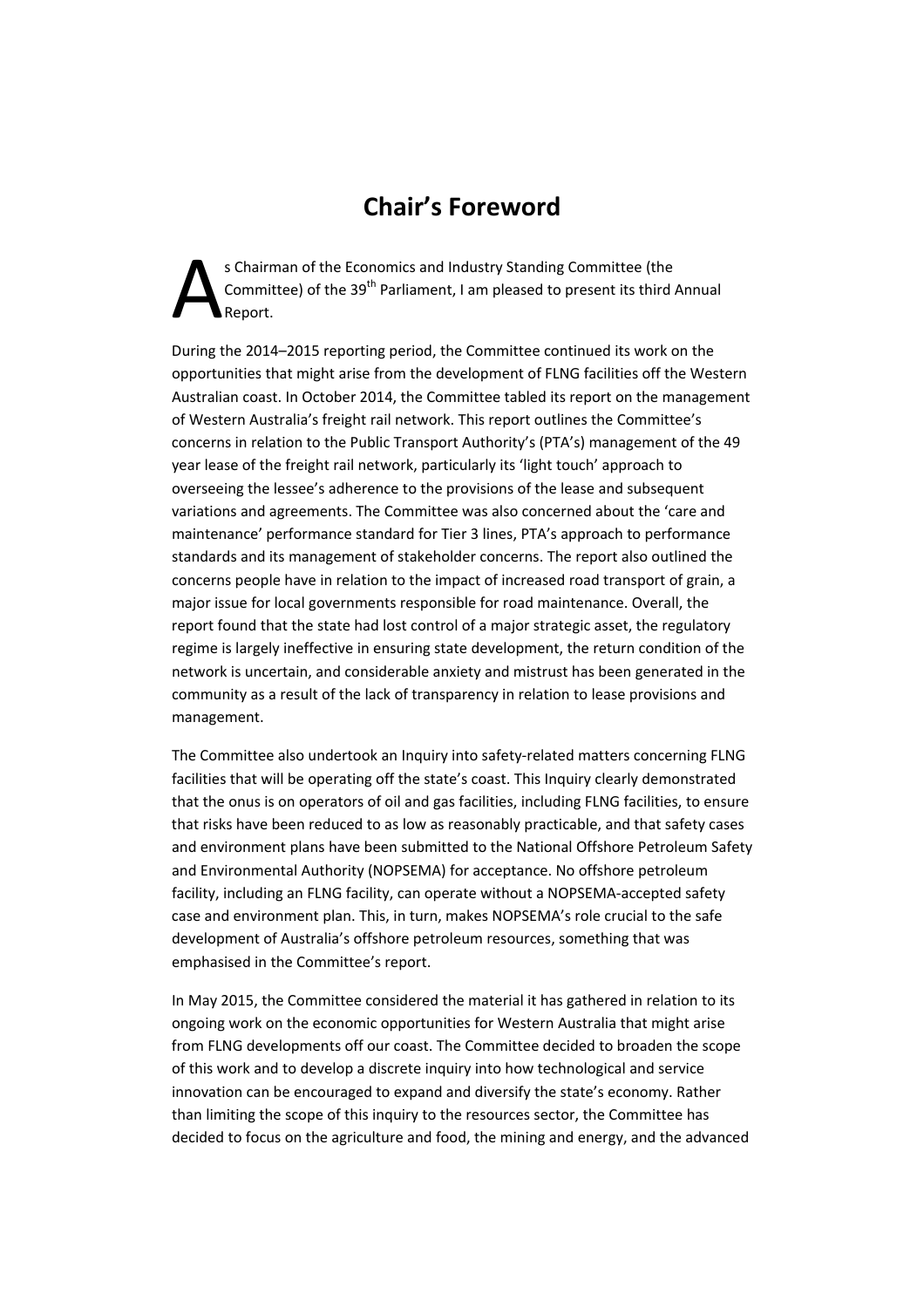manufacturing sectors of the economy. At this time, the Committee has commenced preliminary work on this inquiry, calling for submissions and receiving a number of briefings. I look forward to presenting that report to the House in 2016.

I would like to formally thank the members of the Committee—Hon Fran Logan, MLA, Member for Cockburn, Mr Jan Norberger, MLA, Member for Joondalup, Mr Peter Tinley, AM, MLA, Member for Willagee—for their continued dedication and commitment to the work of the Committee during this parliamentary term. I would also like to thank Mr Shane Love, MLA, Member for Moore, for his excellent contribution to the work of the Committee until his resignation in May 2015. I also welcome Mr Terry Waldron, MLA, Member for Wagin, to the Committee and look forward to working with him.

Finally, I would like to thank the Committee staff, Dr Loraine Abernethie, Principal Research Officer, and Mr Michael Burton, Research Officer.

lan Blaying

MR I.C. BLAYNEY, MLA **CHAIR**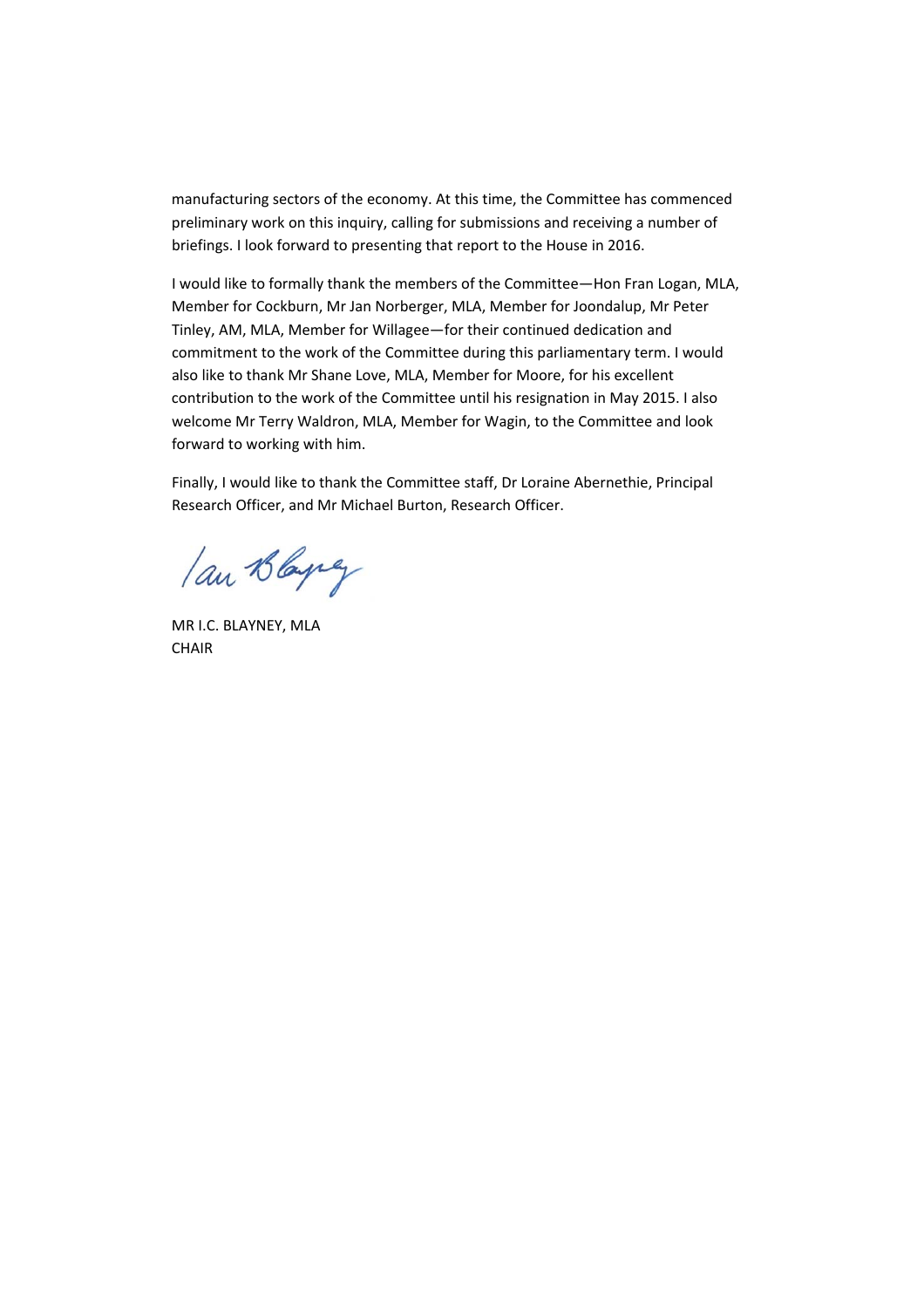### **Contents**

|                        | Chapter 1 Committee activities   | 1  |
|------------------------|----------------------------------|----|
| Introduction           |                                  | 1  |
| <b>Public hearings</b> |                                  | 1  |
| <b>Briefings</b>       |                                  | 4  |
| Investigative travel   |                                  | 12 |
| Conferences            |                                  | 13 |
| Reports tabled         |                                  | 13 |
| Work in progress       |                                  | 13 |
|                        | Chapter 2 Financial statement    | 15 |
| Appendices             |                                  | 17 |
| $\mathbf{1}$           | Committee's functions and powers | 17 |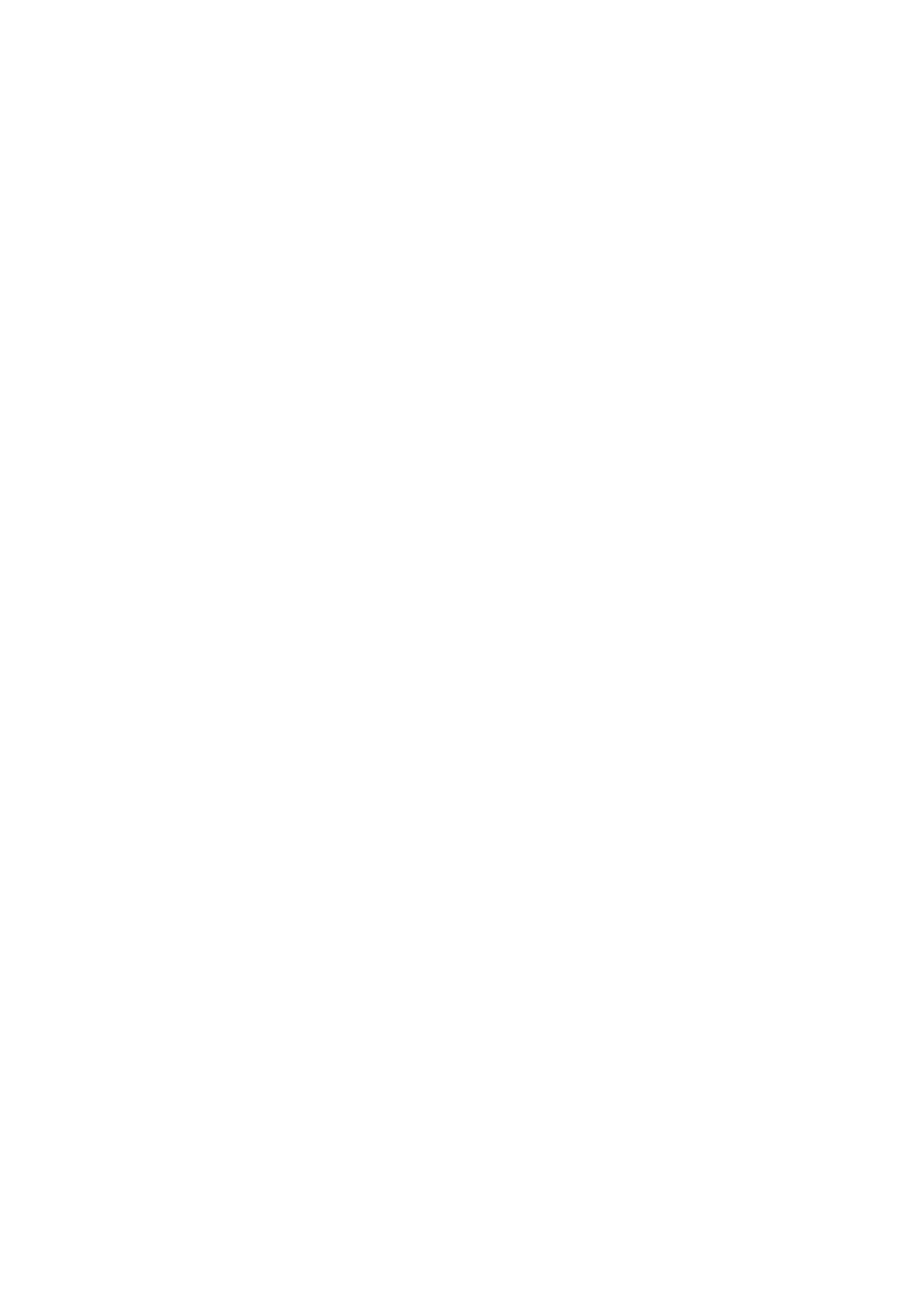### **Committee activities**

#### **Introduction**

- *1.1* During the course of this reporting period (Table 1.1), the Committee:
	- conducted four inquiries;
	- held 28 deliberative meetings;
	- has taken evidence from/or was briefed by 151 persons;
	- undertook investigative travel to Darwin, Broome, the Netherlands, Stavanger, Bergen, Aberdeen and Goeje; and
	- attended 3 conferences.

#### **Table 1.1: Summary of the activities of the Committee, 1 July 2014–30 June 2015**

| Activity                      | <b>Number</b> |
|-------------------------------|---------------|
| <b>Briefings</b>              | 41            |
| Deliberative meetings         | 28            |
| Formal evidence hearings      | 18            |
| Witnesses appearing           | 44            |
| Reports tabled                | 3             |
| Report findings tabled        | 119           |
| Report recommendations tabled | 27            |

#### **Public hearings**

*1.2* Pursuant to Assembly Standing Order 264, the Committee has power to send for persons, papers and records. During the period 1 July 2014—30 June 2015, the Committee conducted 18 public hearings, taking evidence from 44 witnesses to assist with its investigations (Table 1.2).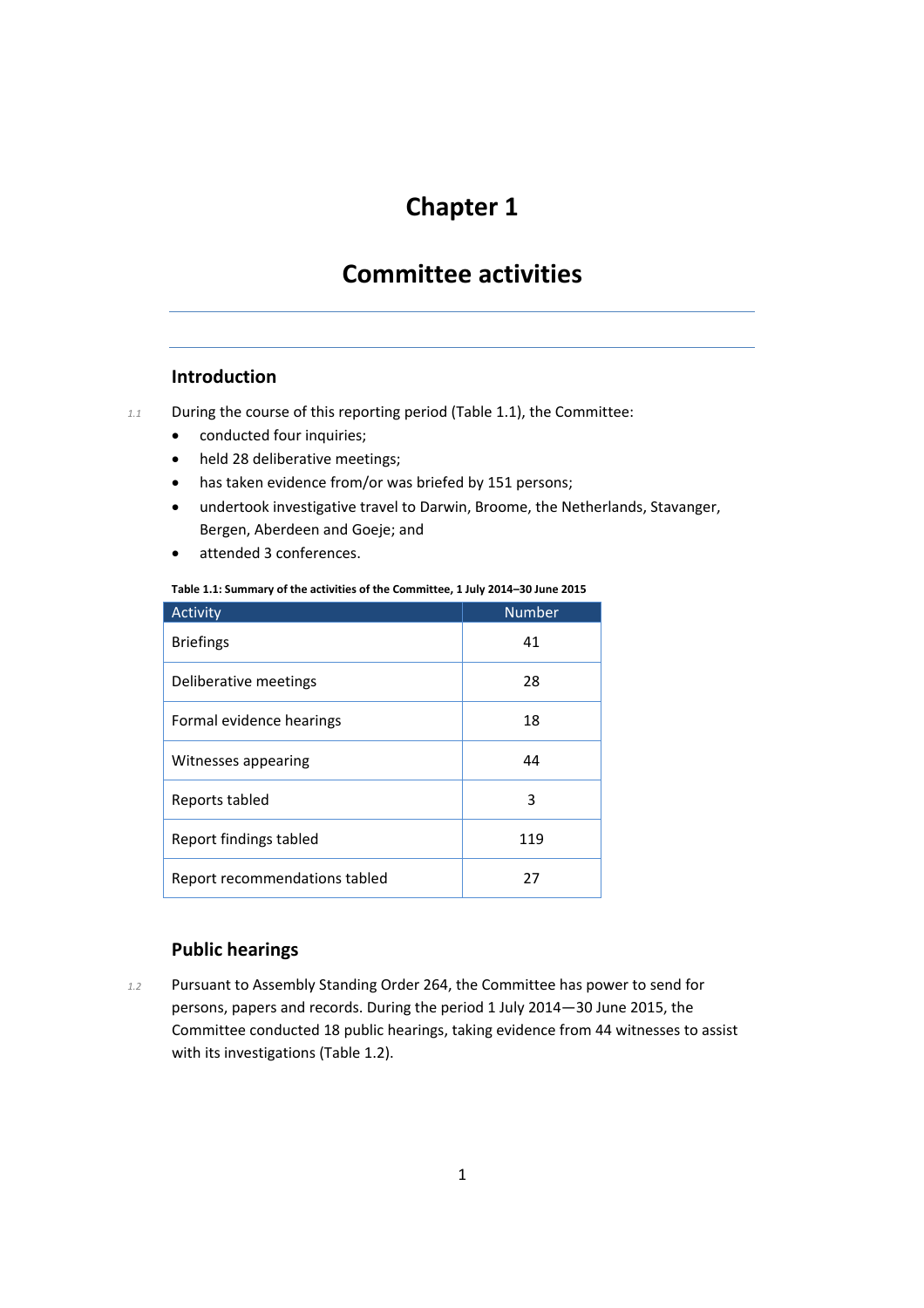**Table 1.2: Public Hearings of the Committee, 1 July 2014–30 June 2015**

| <b>Date</b>       | <b>Name</b>               | Position                                                             | Organisation                            |
|-------------------|---------------------------|----------------------------------------------------------------------|-----------------------------------------|
|                   | Mr Reece Waldock          | Director General                                                     | Department of                           |
| 17 September 2014 | Ms Susan McCarrey         | Deputy Director<br>General                                           | Transport                               |
|                   | Mr Desmond Snook          | Executive Director,<br><b>Road Network</b><br><b>Services</b>        | <b>Main Roads</b><br>Western Australia  |
|                   | Mr Mark Burgess           | <b>Managing Director</b>                                             |                                         |
|                   | Mr David Browne           | Executive Director,<br>Safety and Strategic<br>Development           | <b>Public Transport</b><br>Authority    |
|                   | <b>Mr Richard Sellers</b> | Director General                                                     |                                         |
| 7 November 2014   | Mr Simon Ridge            | Executive Director,<br>RSD/Chief<br>Dangerous Goods<br>Officer       | Department of<br>Mines and<br>Petroleum |
|                   | Mr Ross Stidolph          | Director, Petroleum<br>Safety                                        |                                         |
|                   | Mr Shaun Gregory          | <b>Senior Vice</b><br>President,<br>Sustainability and<br>Technology | <b>Woodside Energy</b><br>Ltd           |
| 7 November 2014   | Mr Brian Haggerty         | Vice President,<br>Technology                                        |                                         |
|                   | Mr Rory O'Connor          | Senior Manager,<br>Health                                            |                                         |
| 7 November 2014   | Mr Ian Bray               | <b>Assistant National</b><br>Secretary                               | Maritime Union of<br>Australia          |
| 7 November 2014   | Mr William<br>Townsend    | General Manager,<br><b>Extern Affairs and</b><br>Joint Venture       | <b>INPEX</b>                            |
|                   | Mr Nigel Wilson           | Senior Industry<br>Adviser                                           |                                         |
| 7 November 2014   | Mr Stedman Ellis          | <b>Chief Operating</b><br>Officer                                    |                                         |
|                   | Mr Andrew<br>Woodhams     | Director, Safety and<br>Environment                                  | <b>APPEA</b>                            |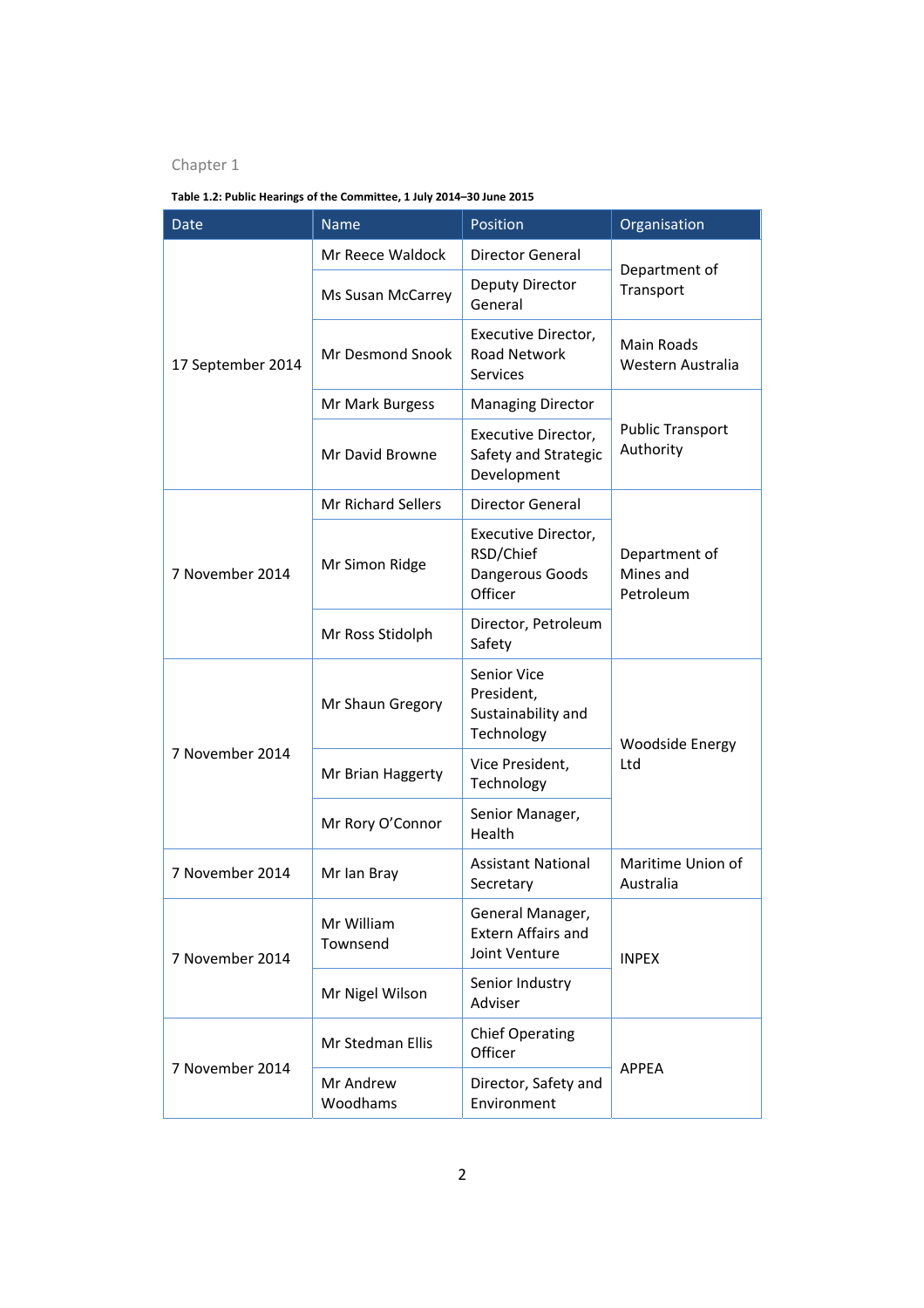| Date             | <b>Name</b>                   | Position                                                     | Organisation                                           |
|------------------|-------------------------------|--------------------------------------------------------------|--------------------------------------------------------|
| 10 November 2014 | Mr Mark Leigh                 | Team Leader, Asset<br>Integrity and<br><b>Process Safety</b> | ConocoPhillips                                         |
| 10 November 2014 | Mr Stephen Price              | <b>Branch Secretary</b>                                      | Australian Workers'<br>Union                           |
| 10 November 2014 | Mr Luke Musgrave              | Vice President, LNG                                          | ExxonMobil                                             |
|                  | Mr Stuart Smith               | <b>Chief Executive</b><br>Officer                            | <b>National Offshore</b>                               |
| 12 November 2014 | Mr Gavin Guyan                | General Manager,<br>Safety and Integrity                     | Petroleum Safety<br>and Environmental<br>Management    |
|                  | <b>Mr Cameron Grebe</b>       | General Manager,<br>Environment                              | Authority                                              |
|                  | Mr Andrew<br>Doherty          | General Manager,<br><b>HSSE</b>                              |                                                        |
| 12 November 2014 | Mr Ian Grose                  | Commercial<br>Manager, Prelude                               | Shell Australia                                        |
|                  | Mr Gerald Dixon               | HSSE Manager,<br>Prelude                                     |                                                        |
| 19 November 2014 | Mr Lloyd Bailey               | Deputy<br>Commissioner,<br>Operations<br>Command             | Department of Fire<br>and Emergency<br><b>Services</b> |
|                  | Mr Gary Gifford               | Assistant<br>Commissioner,<br>Operations<br>Capability       |                                                        |
|                  | Dr Jeffrey Davis              | <b>Principal Scientific</b><br>Officer                       |                                                        |
|                  | Mr Peter Jones                | Fire Officer                                                 |                                                        |
| 19 November 2014 | Mr Raymond<br><b>Buchholz</b> | General Manager,<br>Marine Safety                            | Department of                                          |
|                  | Mr Steven Wenban              | <b>WA Regional</b><br><b>Harbour Master</b>                  | Transport                                              |
| 26 November 2014 | Mr Steven<br>McCartney        | <b>State Secretary</b>                                       | Australian<br>Manufacturing                            |
|                  | Mr Glenn McLaren              | <b>Union Official</b>                                        | Workers' Union                                         |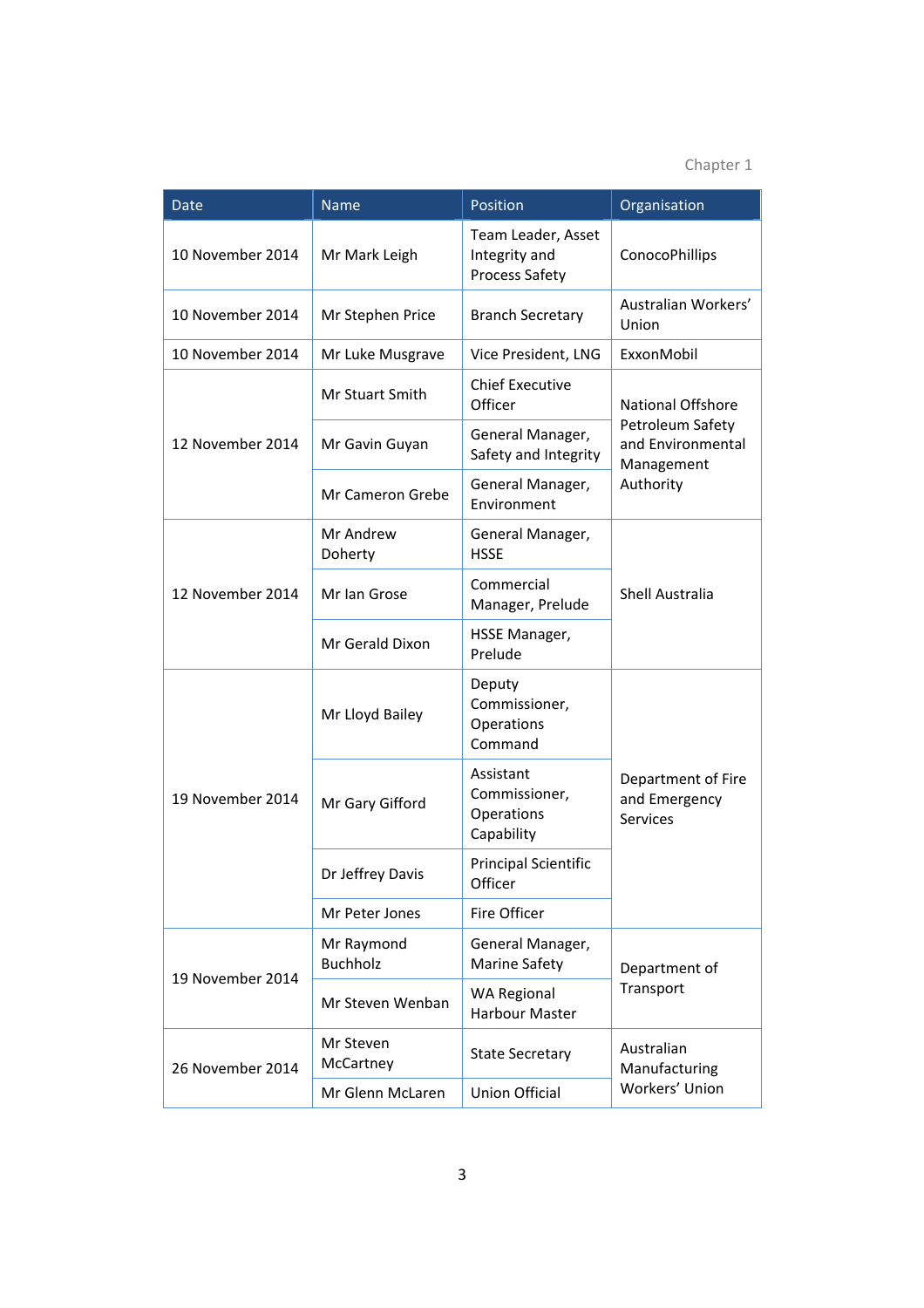| <b>Date</b>      | <b>Name</b>              | Position                                                                     | Organisation                                                                                 |
|------------------|--------------------------|------------------------------------------------------------------------------|----------------------------------------------------------------------------------------------|
|                  | Mr Russell Stringer      | <b>Acting Regional</b><br>Director for<br>Western Australia                  | Bureau of<br>Meteorology                                                                     |
|                  | Mr Andrew Burton         | Meteorologist                                                                |                                                                                              |
| 26 November 2014 | Mr Bradley Santos        | <b>Acting Regional</b><br>Manager, Severe<br><b>Weather Services</b>         |                                                                                              |
|                  | <b>Mrs Caroline Crow</b> | <b>Client Relations</b><br>Manager,<br>Commercial<br><b>Weather Services</b> |                                                                                              |
| 27 November 2014 | Capt Vic Justice         | <b>Chief Executive</b><br>Officer                                            | Kimberley Ports<br>Authority                                                                 |
|                  | Mr Stephen Wood          | Director General                                                             |                                                                                              |
| 12 March 2015    | Ms Nicky Cusworth        | Deputy Director<br>General, Strategic<br>Policy                              | Department of<br><b>State Development</b>                                                    |
|                  | Ms Jenness<br>Gardner    | Executive Director,<br><b>Browse</b>                                         |                                                                                              |
| 7 April 2015     | Mr Gavin Guyan           | Acting CEO and<br>General Manager,<br>Safety and Integrity                   | <b>National Offshore</b><br>Petroleum Safety<br>and Environmental<br>Management<br>Authority |
|                  | Mr Matthew Smith         | Acting Head of<br>Division,<br>Environment                                   |                                                                                              |
|                  | Mr Jeremy Dunster        | Manager,<br>Assessment and<br>Inspection, Vessel<br><b>Facilities</b>        |                                                                                              |

### **Briefings**

*1.3* In addition to gathering evidence during the formal hearings, the Committee received a number of informal briefings. The briefings were used to gain information in relation to the Committee's inquiries as well as other matters (Table 1.3).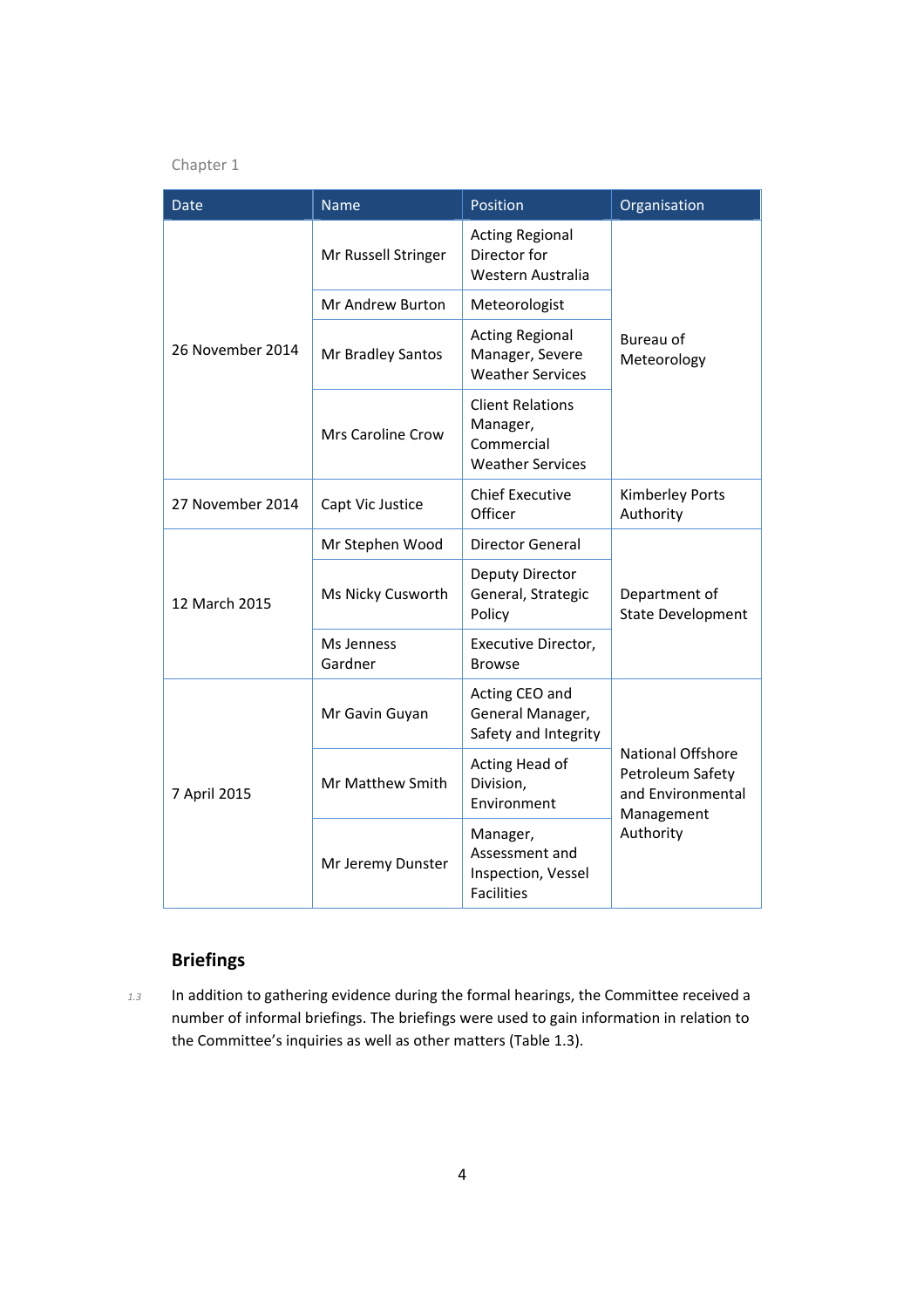| Date         | <b>Name</b>                          | Position                                                                           | Organisation                                                                                                                     |
|--------------|--------------------------------------|------------------------------------------------------------------------------------|----------------------------------------------------------------------------------------------------------------------------------|
| 21 July 2014 | Mr Roel van de Lint                  | Head, Department<br>of Operations /<br>Deputy Inspector<br><b>General of Mines</b> | State Supervision of<br>Mines, Ministry of<br>Economic Affairs,<br>Agriculture &<br>Innovation, The<br>Hague, the<br>Netherlands |
|              | Ir RPH Van Elsen                     | Head, Department<br>of Engineering                                                 |                                                                                                                                  |
|              | Ing JDR (Hans) Weenink               | Deputy Head,<br>Department of<br>Operations                                        |                                                                                                                                  |
|              | JM (Jan) van Herk                    | Head, Department<br>of Geo-Engineering                                             |                                                                                                                                  |
| 21 July 2014 | Mr Jeroen Zanting                    | Plant Manager                                                                      | <b>GATE Terminal,</b><br>Rotterdam, the<br>Netherlands                                                                           |
|              | Ir Olaf Waals                        | Manager, Offshore                                                                  | Maritime Research<br>Institute (MARIN),<br>the Netherlands                                                                       |
|              | Ir Jos van Doorn                     | Manager, Nautical<br><b>Centre MSCN</b>                                            |                                                                                                                                  |
|              | Mr Bruce Steenson                    | General Manager,<br>Programs &<br>Innovation                                       |                                                                                                                                  |
|              | Mr Gerry Dixon                       | HSE Manager,<br>Prelude                                                            |                                                                                                                                  |
| 22 July 2014 | Mr John Dagostino                    | Government<br><b>Relations Advisor</b><br>(Australia)                              | Shell                                                                                                                            |
|              | Ms Catherine Aitken                  | <b>CX PT Business</b><br>Manager, Projects<br>& Technology (the<br>Netherlands)    |                                                                                                                                  |
|              | Winthrop Professor<br>Mike Efthymiou | Shell EMI Chair of<br><b>Offshore Structures</b>                                   | The University of<br>Western Australia                                                                                           |

**Table 1.3: Briefings provided to the Committee, 1 July 2014–30 June 2015**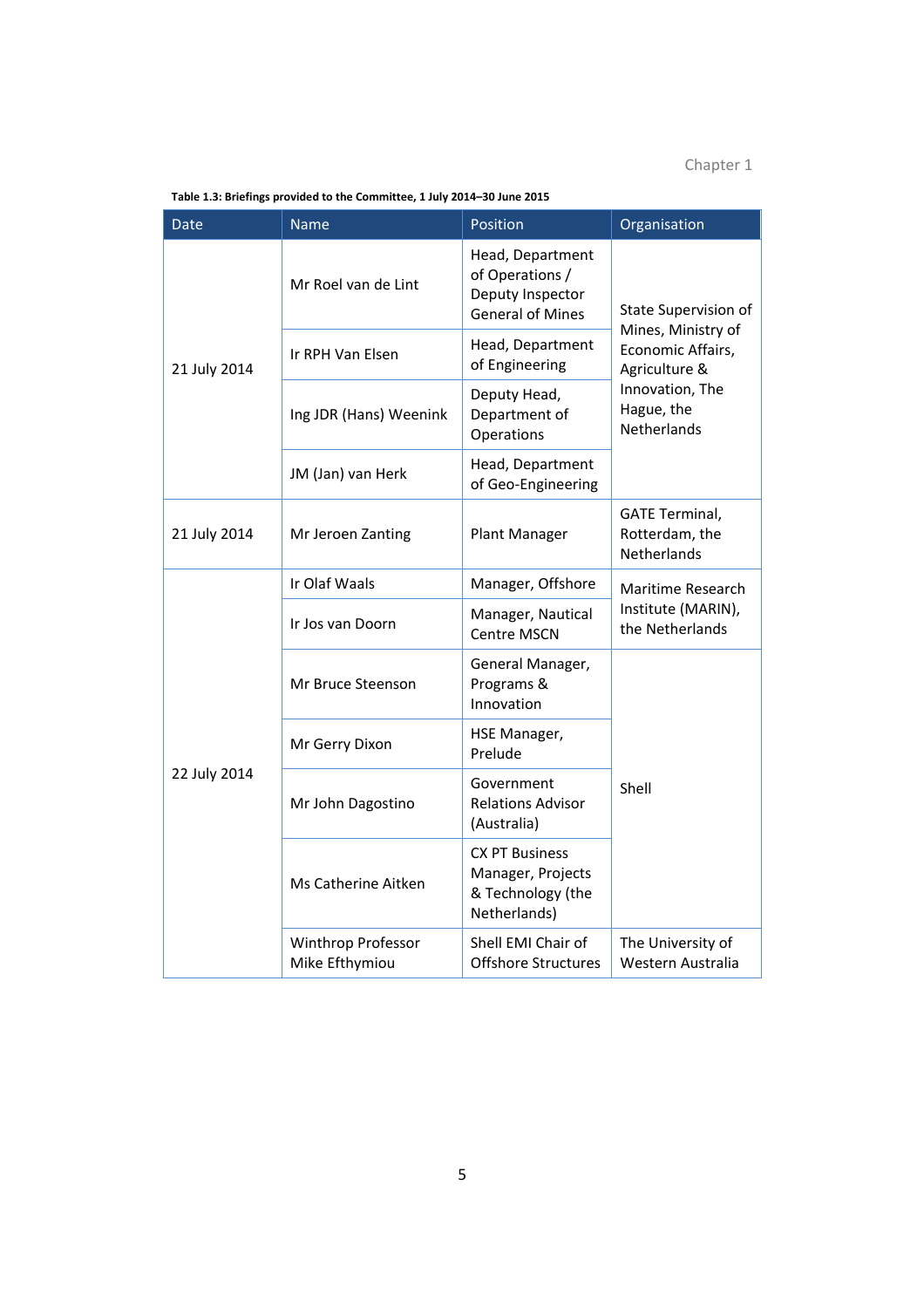| Date         | Name                                 | Position                                                                                                 | Organisation                           |
|--------------|--------------------------------------|----------------------------------------------------------------------------------------------------------|----------------------------------------|
|              | Mr Rob Kretzers                      | <b>Executive Vice</b><br>President, Projects                                                             |                                        |
|              | Mr Bruce Steenson                    | General Manager,<br>Programs &<br>Innovation                                                             |                                        |
|              | Mr Ian Jewitt                        | <b>FLNG HSSE Team</b><br>Leader                                                                          |                                        |
|              | Mr Simon Durkin                      | Vice President,<br>User Interface<br>Safety,<br>Environment &<br>Social Performance                      | Shell                                  |
| 22 July 2014 | Ms Winda Evers                       | Manager, Learning<br>Excellence                                                                          |                                        |
|              | Mr Gerry Dixon                       | HSE Manager,<br>Prelude                                                                                  |                                        |
|              | Mr John Dagostino                    | Government<br><b>Relations Advisor</b><br>(Australia)                                                    |                                        |
|              | Ms Catherine Aitken                  | <b>CX PT Business</b><br>Manager, Projects<br>& Technology (the<br>Netherlands)                          |                                        |
|              | Winthrop Professor<br>Mike Efthymiou | Shell EMI Chair of<br><b>Offshore Structures</b>                                                         | The University of<br>Western Australia |
| 23 July 2014 | Mr Johannes Kjøde                    | Deputy Director<br>General & Director<br>of Strategy,<br>Communication &<br>International<br>Relations   | Norwegian<br>Petroleum<br>Directorate  |
|              | Mr Arne Holhjem                      | Director,<br>Technology &<br>Environment                                                                 |                                        |
| 23 July 2014 | Mr Håkon Skretting                   | <b>Regional Director</b><br>Arctic, Australia,<br>Azerbaijan, Canada,<br>China, Russia and<br>Kazakhstan | <b>INTSOK</b>                          |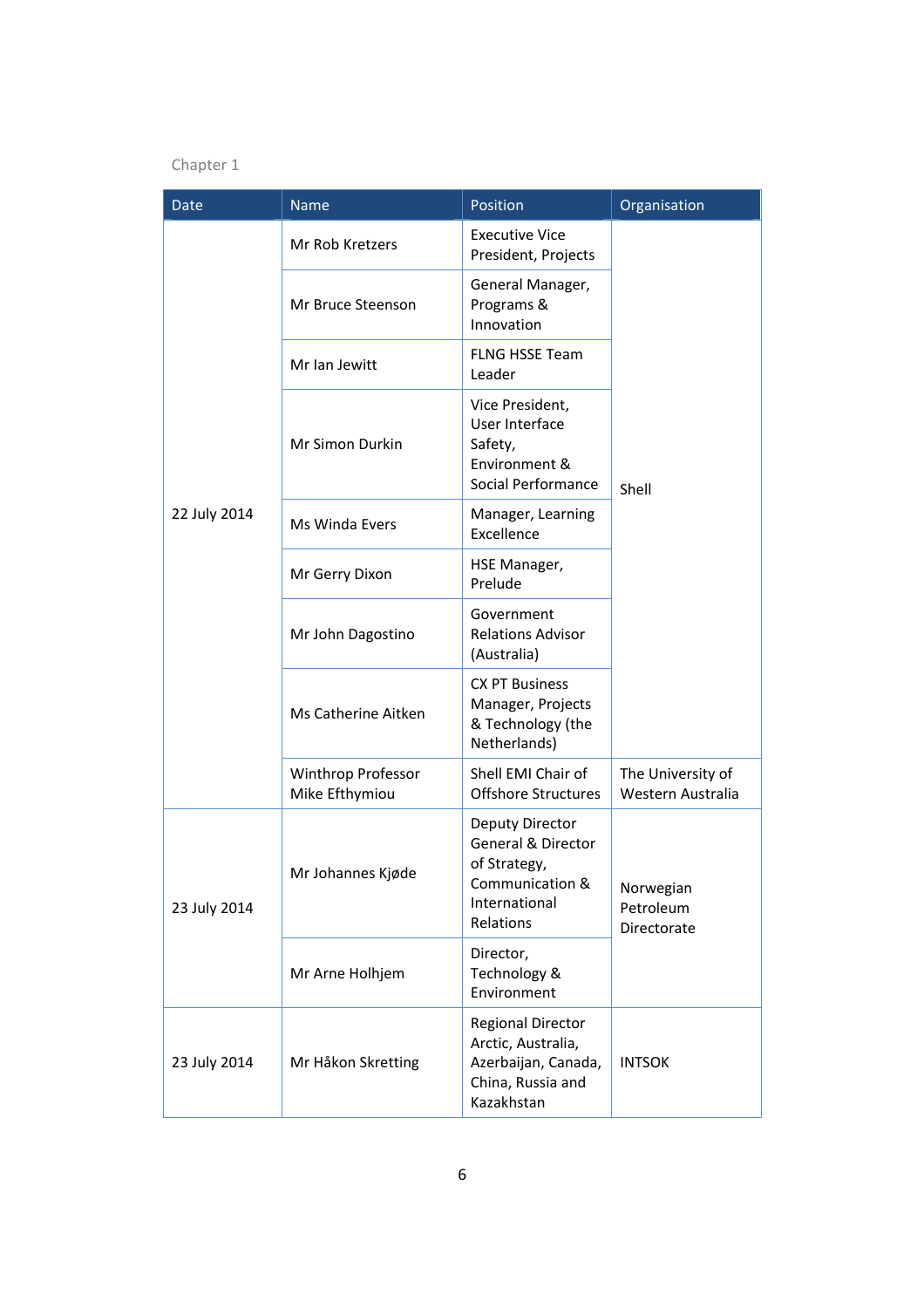| <b>Date</b>  | <b>Name</b>            | Position                                                                                             | Organisation                                   |
|--------------|------------------------|------------------------------------------------------------------------------------------------------|------------------------------------------------|
|              | Mr Narve Oma           | Principal Engineer,<br><b>Structural Integrity</b>                                                   | Petroleum Safety<br><b>Authority Norway</b>    |
| 23 July 2014 | Mr Thor Gunnar Dahle   | <b>Principal Engineer</b><br>& Special Advisor                                                       |                                                |
|              | Mr Kjell Marius Auflem | Supervision<br>Coordinator, Statoil<br>Shelf-based<br>activities                                     |                                                |
| 24 July 2014 | Mr Tore Jacobson       | Key Account<br>Manager                                                                               | NorSea Group                                   |
| 25 July 2014 | Mr Owe Hagesæther      | <b>Chief Executive</b><br>Officer                                                                    | <b>NCE Subsea</b>                              |
| 25 July 2014 | Mr Are Nordahl         | <b>Area Sales</b><br>Manager, Asia &<br>Pacific                                                      | OneSubsea                                      |
|              | Mr Bill Murray         | <b>Chief Executive</b>                                                                               | Offshore<br>Contractors<br>Association         |
| 28 July 2014 | Mr Alan Johnstone      | Managing Director,<br><b>Brownfield &amp; Asset</b><br>Management,<br>Europe, AMEC<br>Foster Wheeler |                                                |
|              | Mr Sandy Clark         | Director, SRM &<br><b>Business</b><br>Development,<br><b>AMEC Foster</b><br>Wheeler                  |                                                |
| 28 July 2014 | Mr Liam Smyth          | Membership<br>Director                                                                               | Aberdeen &<br>Grampian Chamber<br>of Commerce  |
|              | Mr Julien Massé        | <b>International Trade</b><br><b>Team Leader</b>                                                     |                                                |
|              | Mr James Bream         | Research & Policy<br>Director                                                                        |                                                |
|              | Ms Rachel Elliott      | Policy Executive                                                                                     |                                                |
| 28 July 2014 | Mr Tony Hetherington   | Head of Energy<br>Division,<br>Operations                                                            | United Kingdom<br>Health & Safety<br>Executive |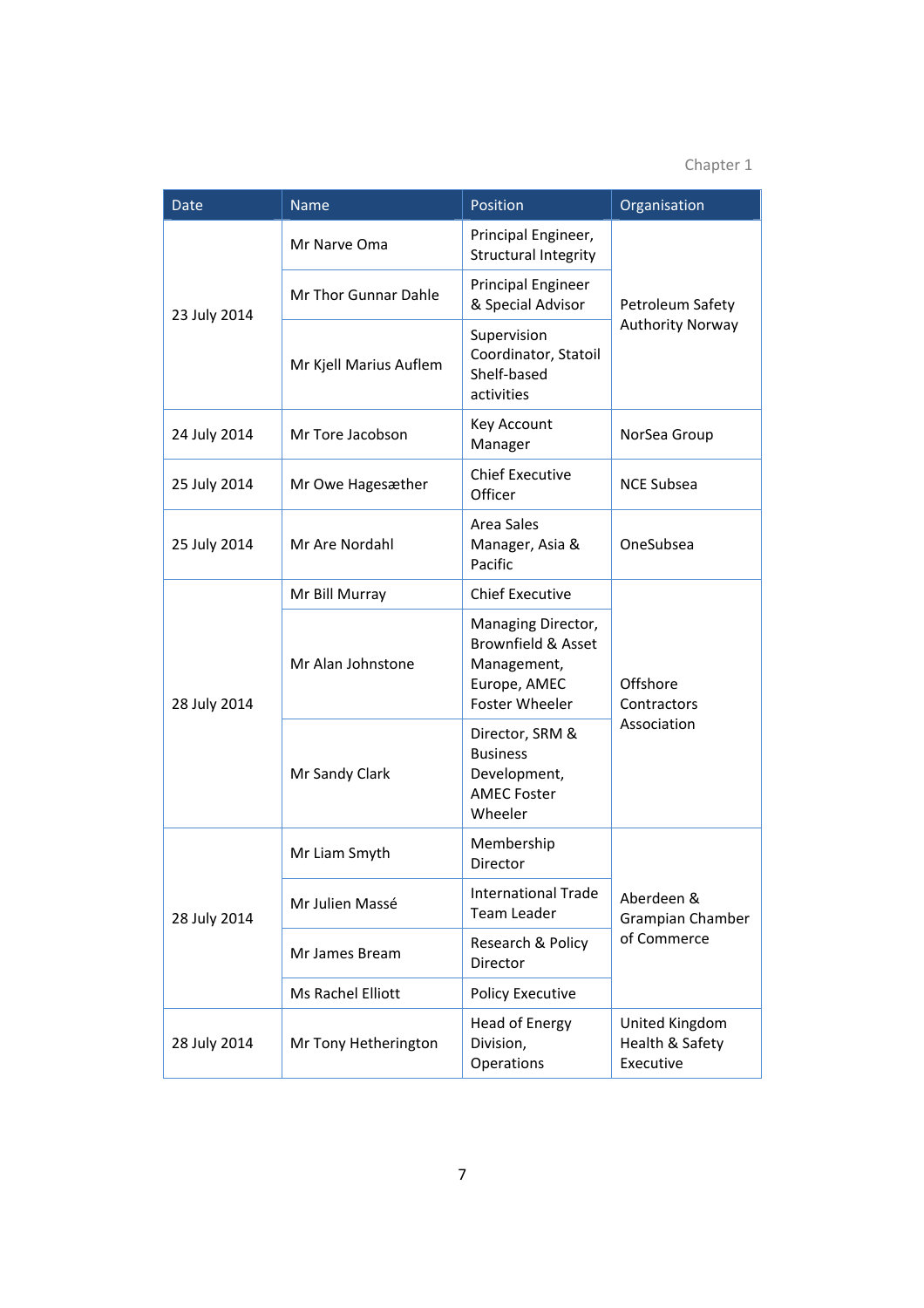| Date         | <b>Name</b>              | Position                                                                             | Organisation                                         |
|--------------|--------------------------|--------------------------------------------------------------------------------------|------------------------------------------------------|
|              | Mr Peter Brown           | Head of Major<br>Hazards Policy,<br>Hazardous<br><b>Installations</b><br>Directorate |                                                      |
|              | Mr Jim Stancliffe        | <b>HM Principal</b><br>Inspector, Energy<br>Division, Gas &<br>Pipelines             |                                                      |
| 28 July 2014 | <b>Mr Stuart Russell</b> | Senior Trade &<br>Investment<br>Manager                                              | Government of<br>Western Australia,<br>London Office |
| 29 July 2014 | Mr David Rennie          | <b>International Sector</b><br>Head, Oil & Gas                                       | Scottish<br>Development<br>International             |
| 29 July 2014 | Mr Robin Watson          | <b>Chief Executive</b><br>Officer, Wood<br>Group PSN                                 |                                                      |
|              | Mr Steven Wayman         | <b>Chief Executive</b><br>Officer, Wood<br>Group Kenny                               | Wood Group                                           |
|              | Cr George Adam           | Lord Provost                                                                         |                                                      |
|              | Cr Jenny Liang           | Council Leader                                                                       |                                                      |
| 29 July 2014 | Cr Willie Young          | Convenor, Finance,<br>Policy & Resources                                             |                                                      |
|              | Ms Rita Stephen          | Economic &<br><b>Business</b><br>Development<br>Manager                              | Aberdeen City<br>Council                             |
|              | Dr Nicolas Ellison       | Senior International<br>Trade & Investment<br>Executive                              |                                                      |
| 29 July 2014 | Mr Robert Paterson       | Director, Health,<br>Safety &<br><b>Employment Issues</b>                            | Oil & Gas UK                                         |
|              | Mr Ken Cruickshank       | Operations<br>Manager                                                                |                                                      |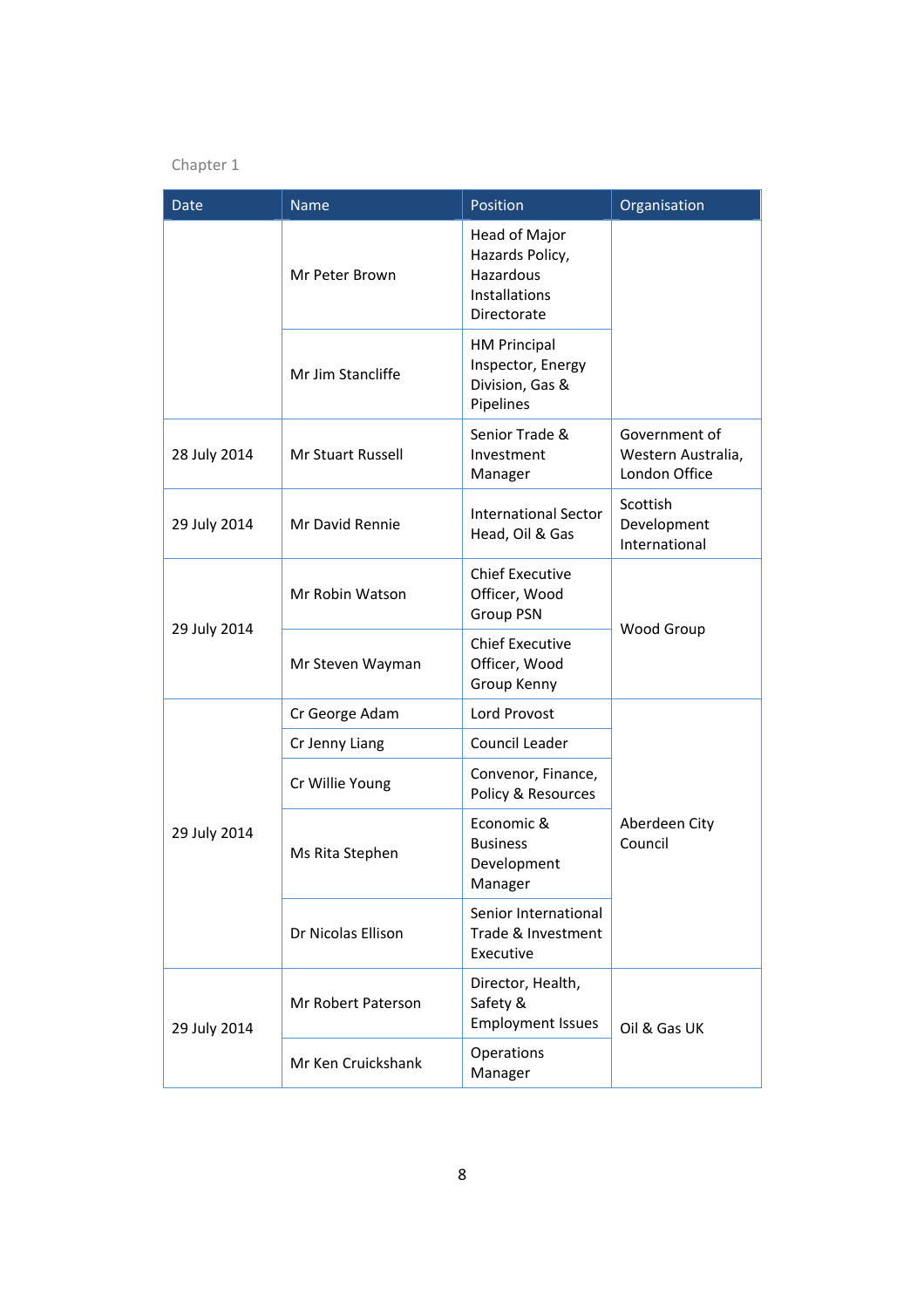| <b>Date</b>         | <b>Name</b>            | Position                                                                 | Organisation                                            |
|---------------------|------------------------|--------------------------------------------------------------------------|---------------------------------------------------------|
| 26 August<br>2014   | Mr Song-Bay Chung      | General Manager,<br><b>Tongyeong LNG</b><br>Terminal                     | <b>KOGAS</b>                                            |
|                     | Mr Chris Gunner        | President and<br>Country Chair<br>(Republic of Korea)                    |                                                         |
|                     | Mr Evangelos Koukoulis | Deputy Project<br>Director, Prelude                                      |                                                         |
|                     | Mr Charles Saunders    | <b>Business Advisor</b>                                                  |                                                         |
|                     | Mr Scott Baker         | Prelude Technical<br><b>HSSE Lead</b>                                    |                                                         |
| 27 August<br>2014   | Ms JiWon Oh            | Head of<br>Government<br><b>Relations (Republic</b><br>of Korea)         | Shell                                                   |
|                     | Mr Huw Jones           | <b>Global Construction</b><br>Manager                                    |                                                         |
|                     | Mr Gerry Dixon         | HSSE Manager,<br>Prelude                                                 |                                                         |
|                     | Mr John Dagostino      | Government<br><b>Relations Advisor</b><br>(Australia)                    |                                                         |
| 25 February<br>2015 | Mr Nick Quinn          | <b>General Manager</b>                                                   |                                                         |
|                     | Mr Phillip Starkins    | Manager of<br>Preparedness                                               | <b>Australian Marine</b><br>Oil Spill Centre<br>(AMOSC) |
|                     | Mr Dale Jolly          | Senior Technical<br>Officer                                              |                                                         |
|                     | Mr Nathan Young        | Senior Technical<br>Officer                                              |                                                         |
| 3 March 2015        | Mr Paul Ryan           | Upstream<br>Communications<br>and Government<br><b>Relations Manager</b> |                                                         |
|                     | Mr Gerry Dixon         | HSSE Manager,<br>Prelude                                                 | Shell in Australia                                      |
|                     | Mr Ian Grose           | Commercial<br>Manager, Prelude                                           |                                                         |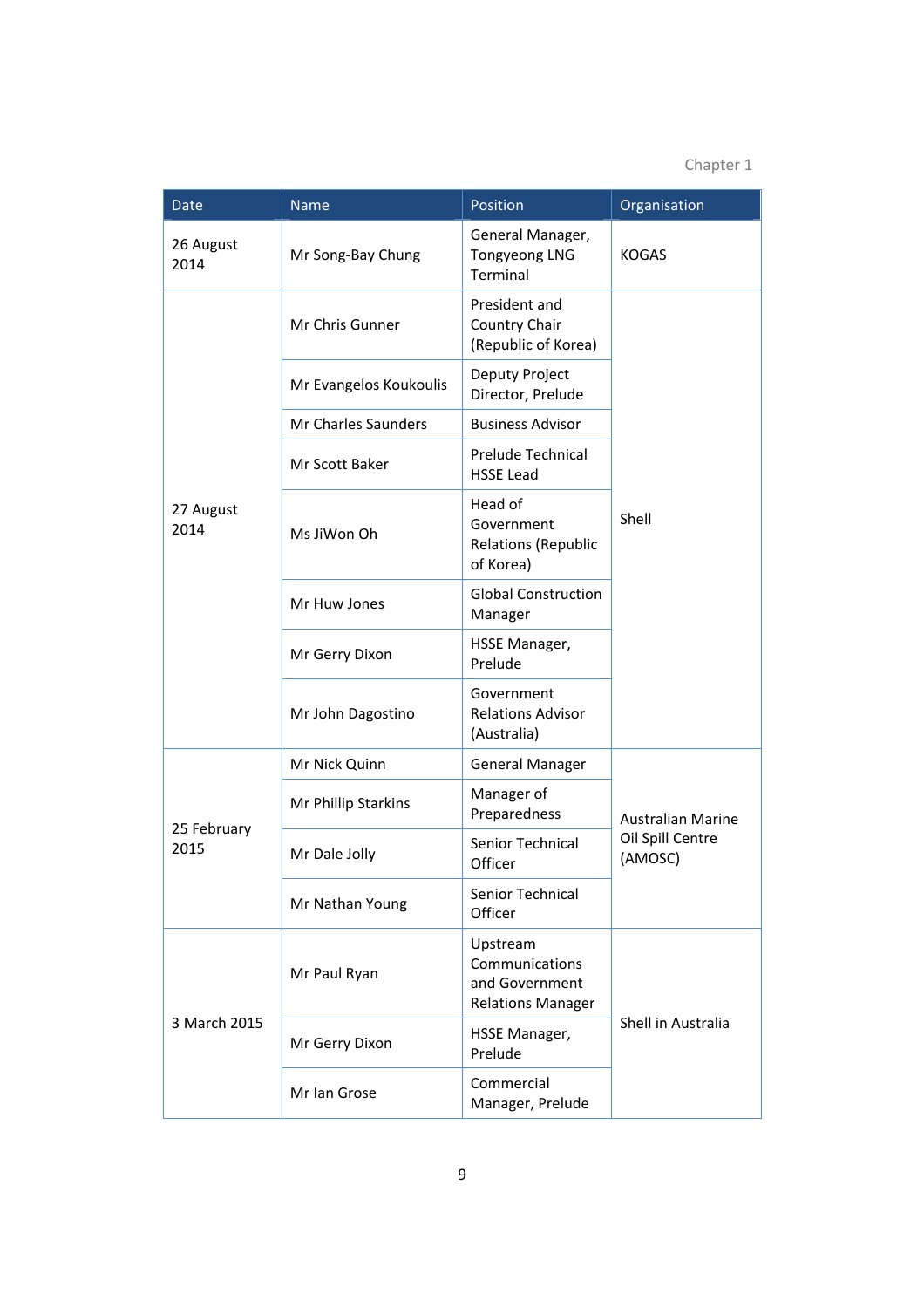| Date         | <b>Name</b>           | Position                                                                 | Organisation                             |  |
|--------------|-----------------------|--------------------------------------------------------------------------|------------------------------------------|--|
| 4 March 2015 | Mr Terry O'Connor     | <b>Chief Executive</b><br>Officer                                        | <b>Darwin Port</b><br>Corporation        |  |
| 4 March 2015 | Mr Charles Kleiman    | Deputy Chief<br><b>Executive Officer</b>                                 | Kimberley Ports<br>Authority             |  |
|              | Captain Vikas Bangia  | Harbourmaster                                                            |                                          |  |
| 5 March 2015 | Mr Scott Brawls       | A/Operations<br>Manager                                                  |                                          |  |
|              | Ms Julie Hollingworth | Coordinator of<br>Nursing and<br>Midwifery                               |                                          |  |
|              | Dr Sue Phillips       | <b>Senior Medical</b><br>Officer                                         | <b>Broome Hospital</b>                   |  |
|              | Ms Carmen Morgan      | <b>Regional Nurse</b><br>Director                                        |                                          |  |
|              | Mr Robert Amm         | <b>Clinical Nurse</b><br>Manager<br>Emergency<br>Department              |                                          |  |
| 5 March 2015 | Mr Paul Ryan          | Upstream<br>Communications<br>and Government<br><b>Relations Manager</b> |                                          |  |
|              | Mr Gerry Dixon        | HSSE Manager,<br>Prelude                                                 |                                          |  |
|              | Mr Ian Grose          | Commercial<br>Manager, Prelude                                           | Shell Development<br>(Australia) Pty Ltd |  |
|              | Mr Jamie Mc Alindon   | Aviation Supervisor,<br>Upstream<br>International                        |                                          |  |
|              | Mr Rob Wilkinson      | <b>Broome Operations</b><br>Supervisor, UIZ<br>Logistics                 |                                          |  |
|              | Mr Shane Cyr          | Base Manager,<br><b>Broome</b>                                           | <b>CHC Helicopter</b><br>Services        |  |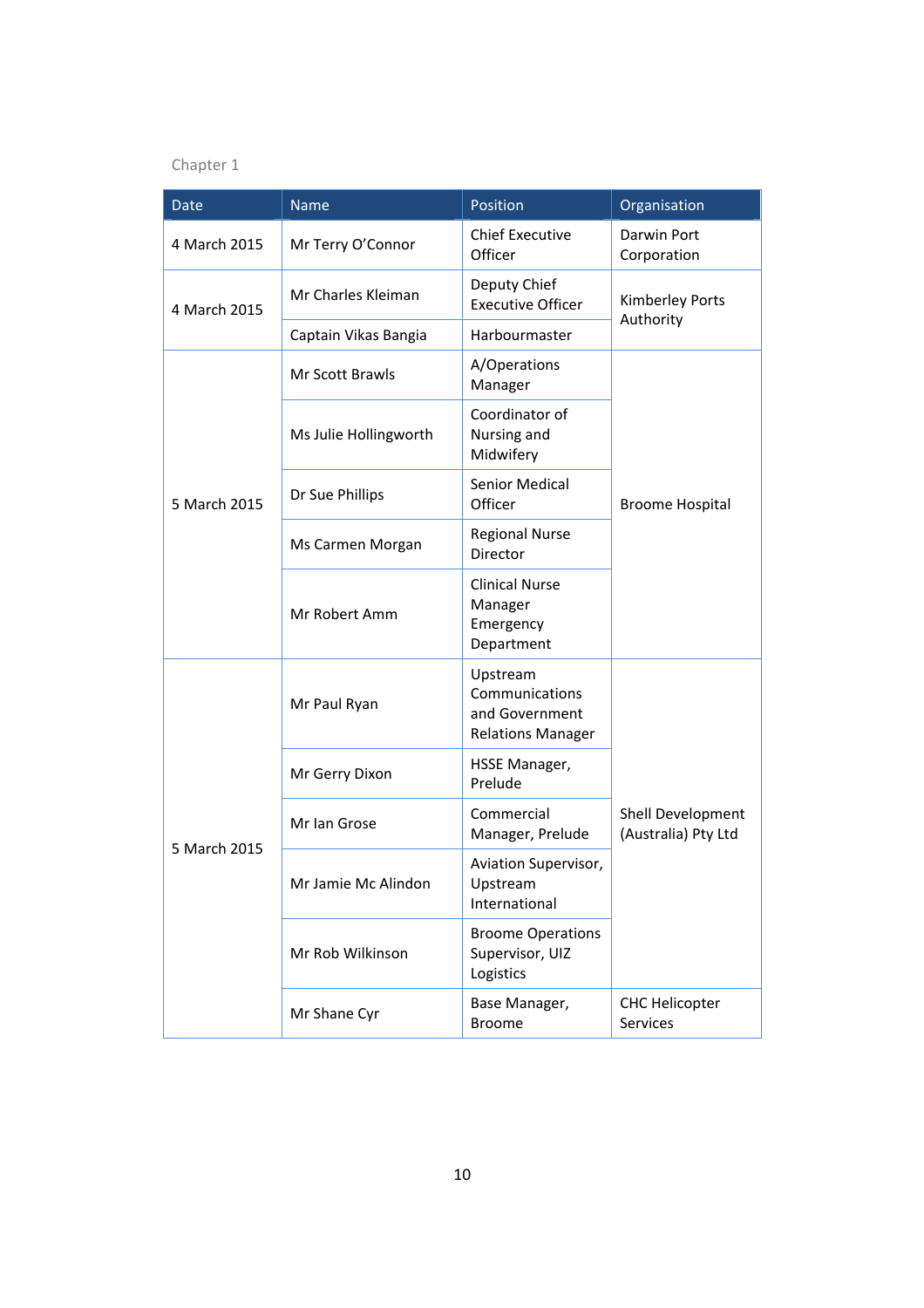| <b>Date</b>  | <b>Name</b>                   | Position                                                                                | Organisation                                            |  |
|--------------|-------------------------------|-----------------------------------------------------------------------------------------|---------------------------------------------------------|--|
| 5 March 2015 | Mr Phillip Starkins           | Deputy General<br>Manager                                                               |                                                         |  |
|              | Mr Phil Leigh                 | Emergency<br>Response and<br><b>Training</b><br>Coordinator, Shell<br>Australia         | <b>Australian Marine</b><br>Oil Spill Centre<br>(AMOSC) |  |
| 6 March 2015 | Mr Tony Proctor               | Immediate Past<br>President                                                             | <b>Broome Chamber</b>                                   |  |
|              | Ms Veronica Jackson-<br>Smith | <b>Executive Officer</b>                                                                | of Commerce                                             |  |
|              | Mr Graeme Campbell            | <b>Shire President</b>                                                                  | Shire of Broome                                         |  |
| 6 March 2015 | Mr Ken Donohoe                | <b>Chief Executive</b><br>Officer                                                       |                                                         |  |
| 6 March 2015 | Mr Timothy Bray               | Director, Regional<br>Planning and<br>Projects                                          | Kimberley                                               |  |
|              | Ms Anna Johnson               | Manager, Research,<br>Analysis and<br>Economics                                         | Development<br>Commission                               |  |
| 7 March 2015 | Ms Elsia Archer               | President                                                                               |                                                         |  |
|              | Mr Ross Sullivan              | Deputy President                                                                        | Shire of Derby West<br>Kimberley                        |  |
|              | Mr Stephen Gash               | <b>Chief Executive</b><br>Officer                                                       |                                                         |  |
| 7 March 2015 | Mr Stuart Milne               | President                                                                               | Derby Chamber of                                        |  |
|              | Mr Paul White                 | <b>Vice President</b>                                                                   | Commerce                                                |  |
| 13 May 2015  | Mr Erich Hofmann              | <b>Managing Director</b>                                                                | Hofmann<br>Engineering                                  |  |
|              | Mr Jarrod Hofmann             | <b>Product Manager</b><br><b>HPGRs</b>                                                  |                                                         |  |
| 20 May 2015  | Mr John O'Hare                | General Manager,<br>Marine and<br>Defence, Oil and<br>Gas, Australian<br>Marine Complex | Department of<br>Commerce                               |  |
|              | Mr Stephen Grocott            | Consultant                                                                              |                                                         |  |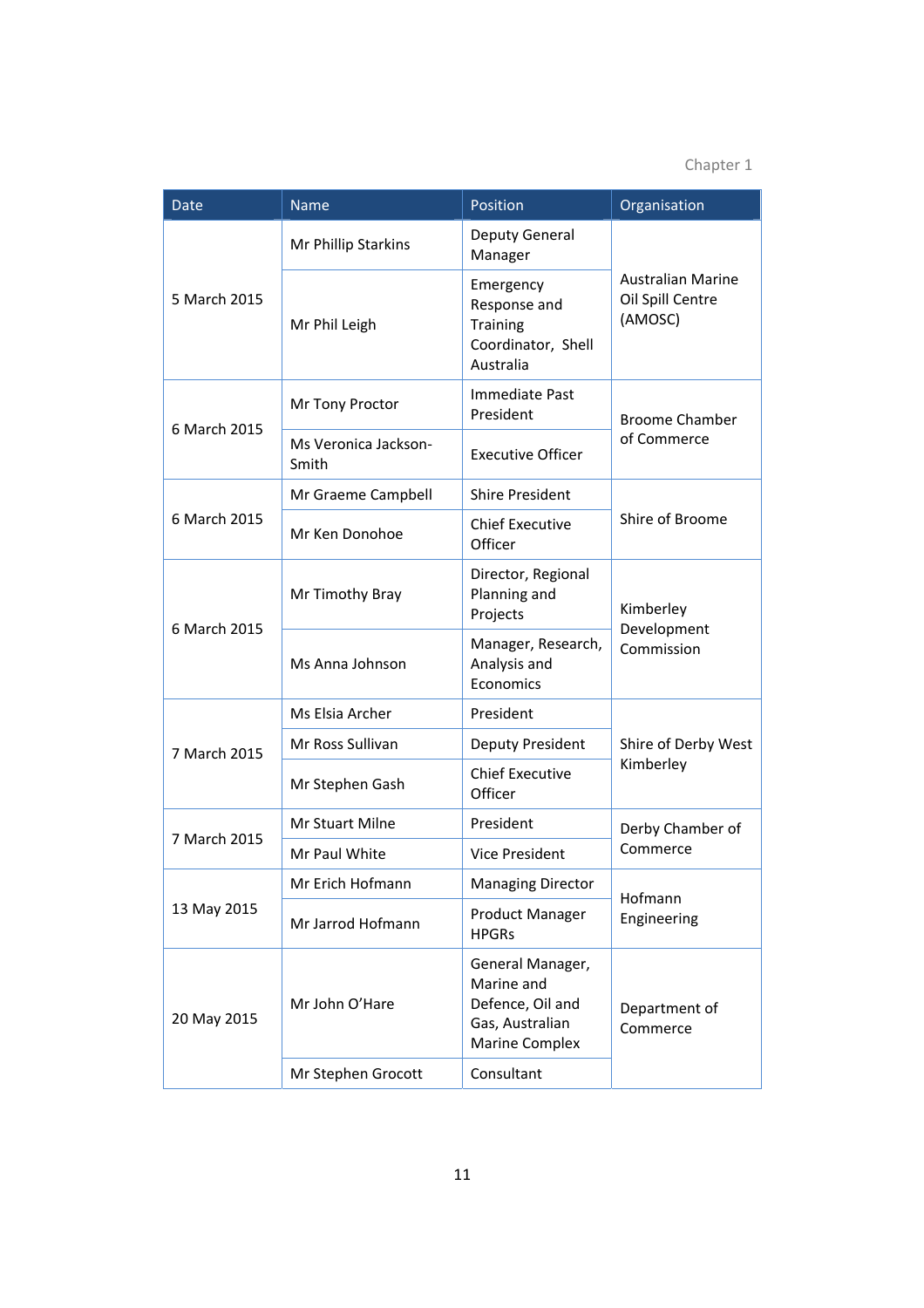| Date        | <b>Name</b>             | Position                                | Organisation                            |
|-------------|-------------------------|-----------------------------------------|-----------------------------------------|
| 20 May 2015 | Professor Peter Klinken | Chief Scientist of<br>Western Australia | Department of<br>Premier and<br>Cabinet |
| 20 May 2015 | Mr Charlie Thorn        | Director, Research<br>& Development     | <b>Curtin University</b>                |
| 26 May 2015 | Mr Shane Addis          | <b>Managing Director</b>                |                                         |
|             | Mr Ryan Cotterell       | <b>Senior Trainer</b>                   | <b>ERGT Australia</b>                   |
| 26 May 2015 | Mr Stuart McLagan       | Communications<br>Manager               | GE Oil & Gas                            |
| 26 May 2015 | Mr Des Gillen           | Managing Director,<br>Kwinana Refinery  |                                         |
|             | Mr Peter Metcalfe       | Director External<br>Affairs – Upstream | <b>BP</b> Australia                     |

#### **Investigative travel**

- *1.4* Throughout this year, the Committee undertook investigative travel to a number of Australian and overseas locations. This travel was in support of its major Inquiry into FLNG safety‐related matters and further work the Committee was undertaking on economic opportunities for the state from the development of FLNG facilities off the Western Australian coast.
- *1.5* In July 2014 the Committee undertook investigative travel to the Netherlands, Norway and Scotland. Throughout this travel the Committee received briefings from a wide range of petroleum industry stakeholders, including oil and gas companies, local government, and government agencies, as well as suppliers and contractors, and their respective representative associations. The Committee was also able to undertake site visits to the MARIN testing facility, which is where the testing of the Prelude FLNG facility model was conducted.
- *1.6* In August 2014, Committee travelled to the Republic of Korea (South Korea) to inspect progress in the construction of Shell's Prelude facility in the Samsung Heavy Industries' Goeje Island shipyard. While in South Korea, the Committee took the opportunity to visit the KOGAS LNG Terminal in Tongyeong.
- *1.7* In February and March 2015, the Committee also received a number of briefings and undertook further site visits to organisations in Hamilton Hill, Darwin and Broome. These included visits to Shell's supply base in Darwin, the Darwin Port Corporation, the AMOSC facility in Hamilton Hill and in Broome, the Broome Hospital, and Shell's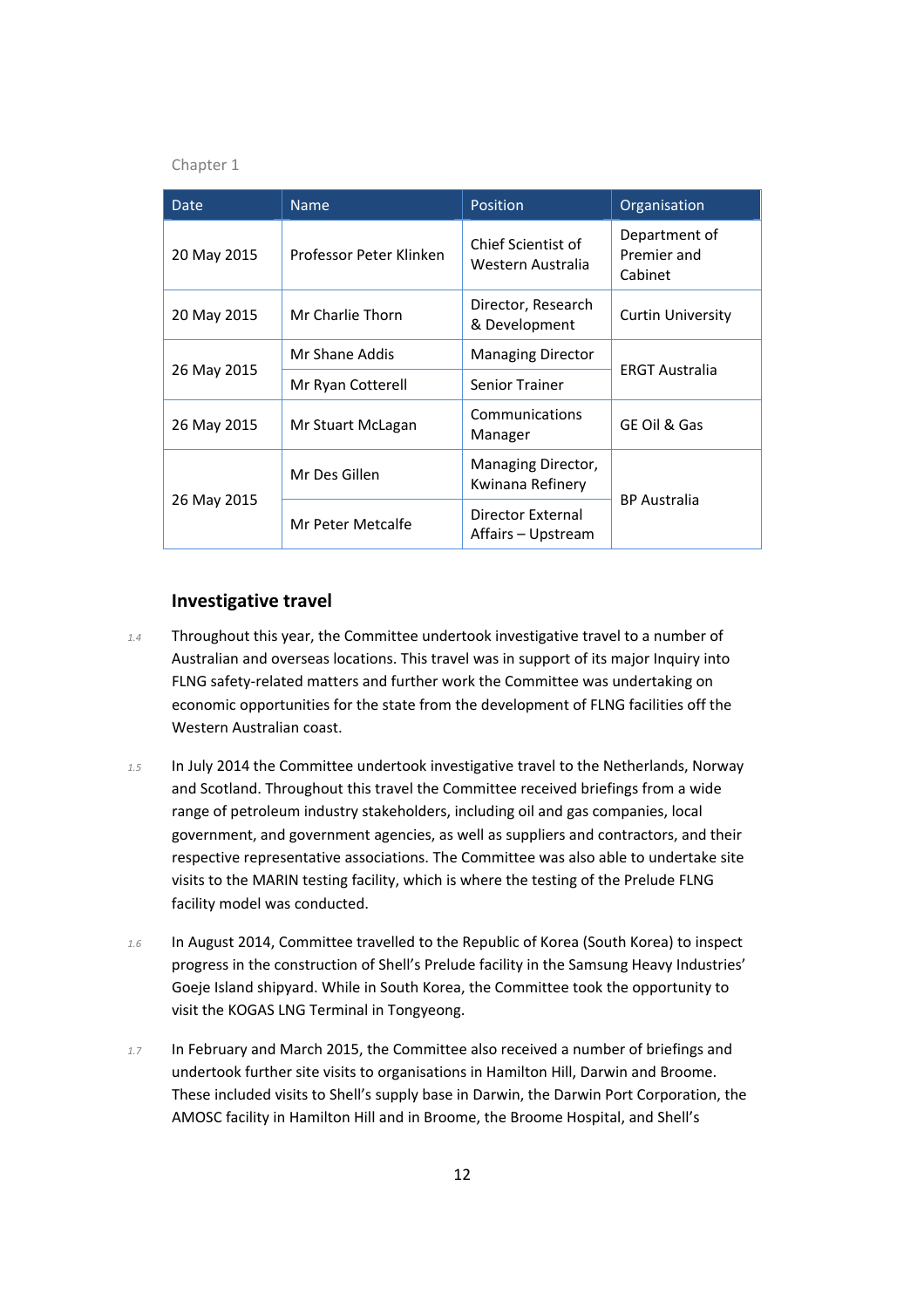Broome helicopter base. The Committee also met with representatives from the Kimberley Port Authority, the Shire of Broome, the Broome Chamber of Commerce, the Kimberley Land Council, the Shire of Derby West Kimberley, the Derby Chamber of Commerce and the Broome Development Commission.

- *1.8* In May 2015, the Committee undertook site visits to Hofmann Engineering in Bassendean, to ERGT Australia, and GE Oil and Gas Australia in Jandakot, and to BP Australia's Kwinana Refinery. These site visits helped inform the Committee Inquiry into fostering technological and service innovation so as to expand and diversify the Western Australian economy.
- *1.9* The people the Committee spoke with are listed above in Tables 1.2 and 1.3.

#### **Conferences**

- *1.10* The Committee attended the following conferences and forums:
	- Health, Safety and Environment Conference 2014 (as guest of APPEA)
	- Australasian Oil and Gas 2015 Conference and Exhibition (as a guest of the Minister for Commerce)
	- *In the Zone 15*, University of Western Australia, Perth

#### **Reports tabled**

- *1.11* The Committee tabled 3 reports during the period 1 July 2014–30 June 2015, as follows:
	- *The Management of Western Australia's Freight Rail Network* (16 October 2014)
	- *Annual Report 2013–2014* (23 October 2014)
	- *FLNG Safety Matters* (7 May 2015)

#### **Work in progress**

*1.12* In tabling its report on the economic impact of FLNG on the Western Australian economy, the Committee stated its intention to continue its work on the potential opportunities that may arise from FLNG facilities operating off the state's coast. Since that time, the Committee has decided to broaden the scope of this work to include opportunities that may be leveraged from the state's experience in the resources industries in general, rather than only FLNG.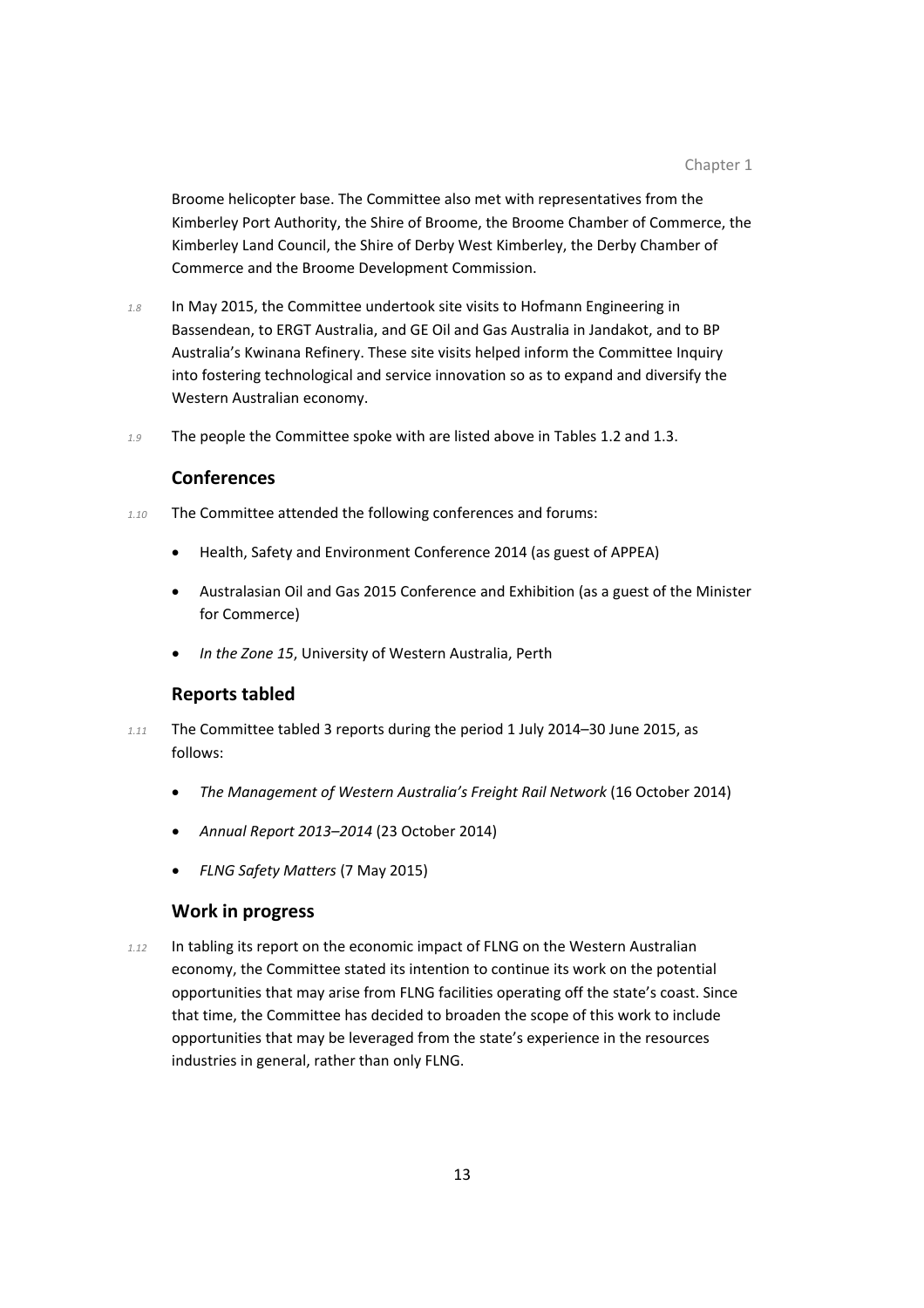- *1.13* In line with this decision, the Committee resolved to conduct an inquiry into how technological and service innovation can be encouraged to expand and diversify the Western Australian economy. The Committee will focus on the following sectors of the Western Australian economy: agriculture and food; mining and energy; and advanced manufacturing.
- *1.14* In particular, the Committee will consider:
	- what drives innovation;
	- collaboration between government, universities and business;
	- how research can lead to the development of new products, services and jobs;
	- the challenges associated with financing and commercialising new technologies, products and services; and
	- models of development by which technological and service innovation could be encouraged in Western Australia.
- *1.15* To date, the Committee has called for submissions to the Inquiry and is in the process of arranging briefings and site visits to gather evidence from appropriate stakeholders. The Committee anticipates reporting to the Legislative Assembly in June 2016.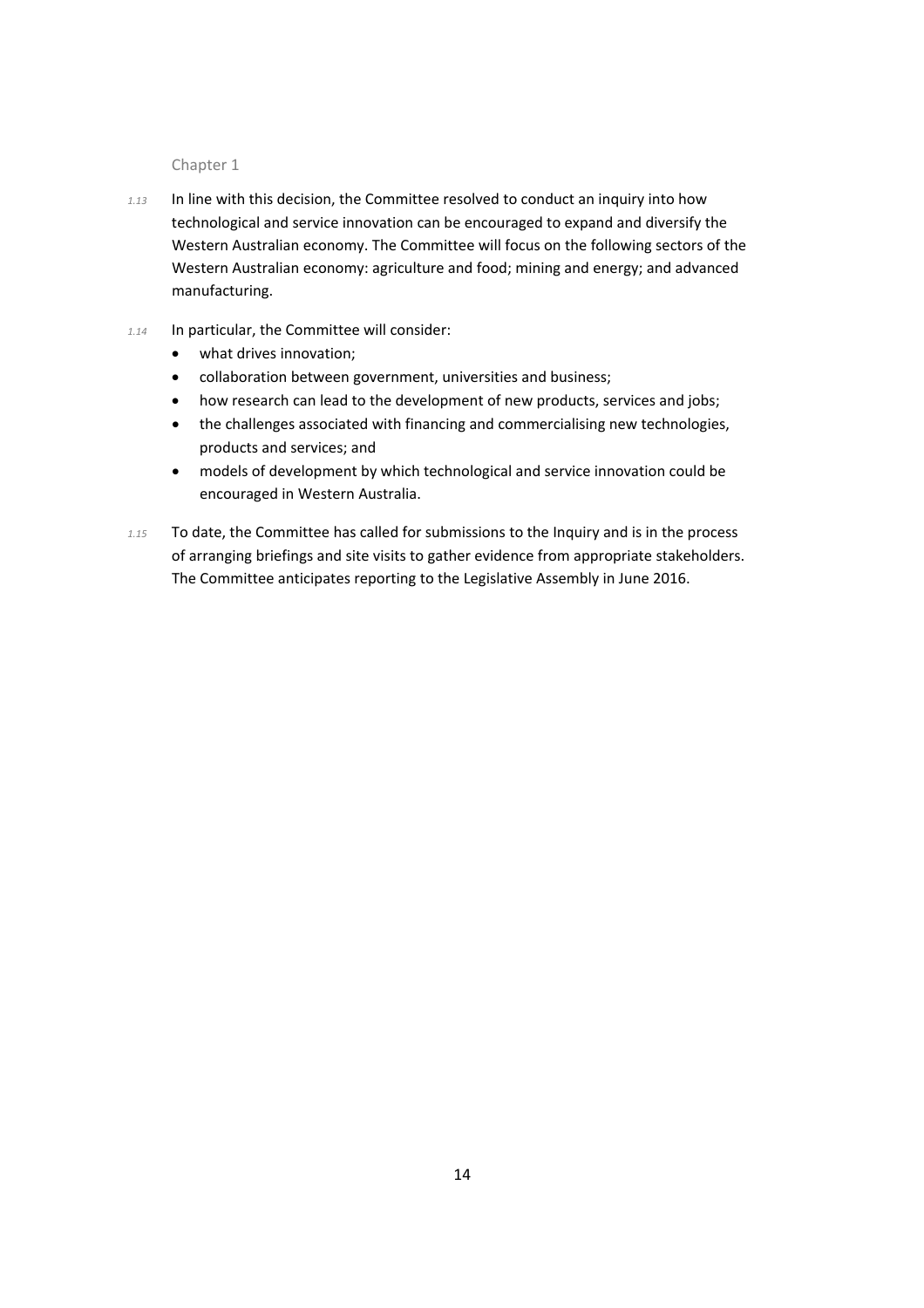### **Financial statement**

- *2.1* The Committee does not have its own formal budget and is funded out of the budget of the Legislative Assembly. Approval for major expenditures is required on a case‐by‐case basis and is entirely at the discretion of the Speaker.
- *2.2* The Committee's expenditure for the financial year 1 July 2014—30 June 2015 (in accordance with Standing Order 276) is detailed below.

| <b>Expenditure Item</b> | \$        |  |
|-------------------------|-----------|--|
| Advertising             | 1,900     |  |
| Conference fees         | 1,800     |  |
| Travel                  | 103,400   |  |
| Staff amenities         | 1,100     |  |
| Couriers                | 100       |  |
| Printing                | 6,900     |  |
| Miscellaneous           | < 100     |  |
| TOTAL                   | \$115,100 |  |

**Table 2.1: Expenditure items of the Committee 1 July 2014–30 June 2015**

*Notes:*

- *All figures rounded off to the nearest \$100.*
- *Salaries of committee staff are not included.*
- *Costs of shared administrative expenses, including lease costs for committee accommodation are not included.*

lan Blaying

MR I.C. BLAYNEY, MLA **CHAIR**